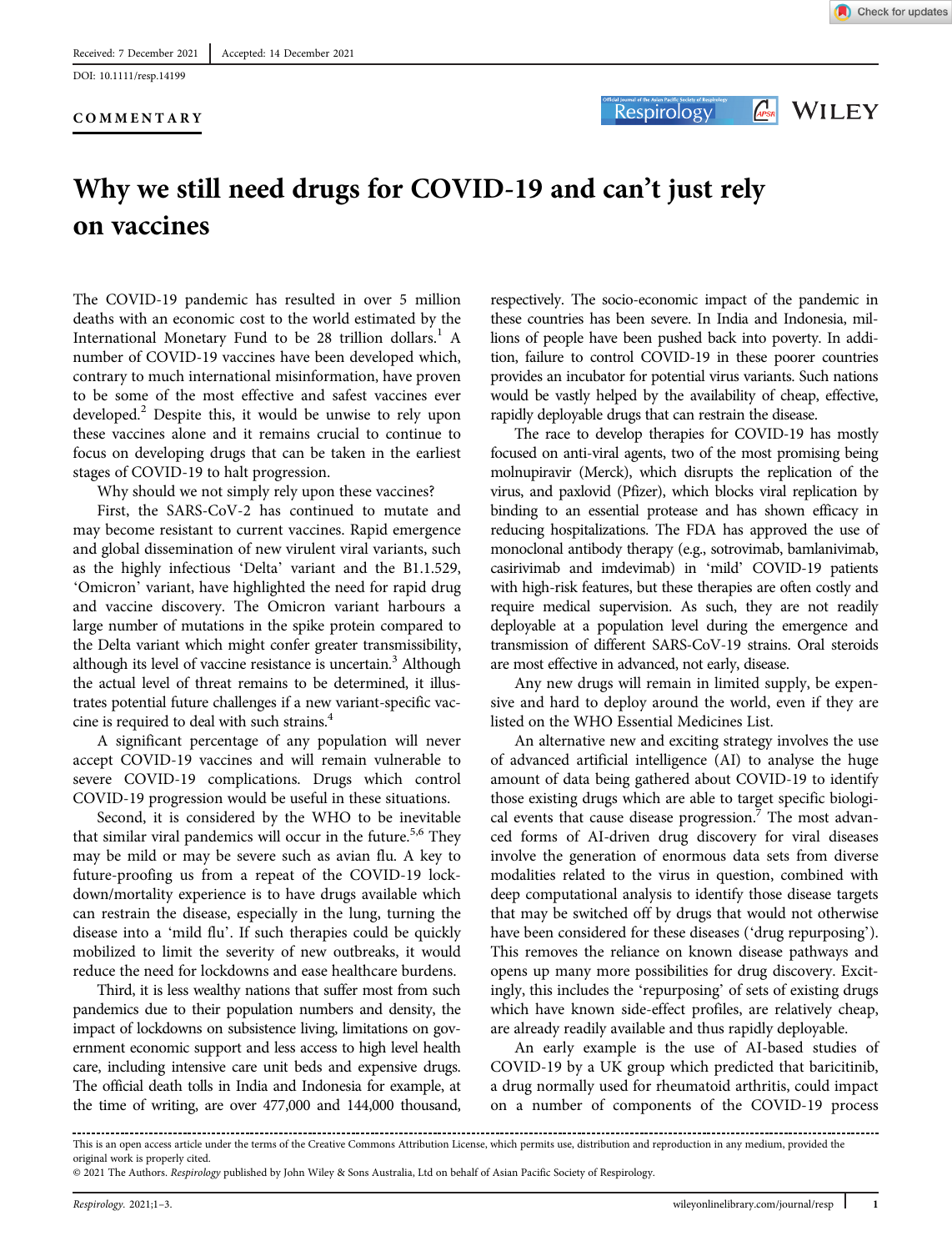

FIGURE 1 Summary of the biological effects of baricitinib underlying its artificial intelligence-predicted role in limiting the viral replication and cytokine effects of SARS-CoV-2 (reproduced from Stebbing et al. $^7$ )

(Figure 1) and thus slow the progression of COVID-19. Recent trials have confirmed that drug to be clinically effective.<sup>8</sup> Such exciting developments provide hope that this approach will be applicable in the future and discover disease-restraining drugs, which be able to be rapidly mobilized to control the outbreak and avoid lockdowns.

Clinical trials on early therapies to modify disease progression of COVID-19 will require early intervention when the patient remains infectious. Undertaking clinical trials in these patients, who are in strict home isolation, requires contactless remote clinical trial platforms with robust digital monitoring. This involves deploying technologies which facilitate contactless clinical assessment (e.g., videoconferencing, eConsents), symptom tracking (eDiarys) and remote vital sign monitoring using digital monitoring devices. Whilst many of these technologies are rapidly being validated and adopted, other remote monitoring tools, particularly in biosampling (blood, saliva, throat swab, sputum), are currently in development.

In conclusion, it is important that we do not rely solely upon COVID-19 vaccines but continue to search for novel drugs that can restrain the progression of COVID-19 and similar diseases, especially using AI.

#### **KEYWORDS**

artificial intelligence, COVID-19, drugs, vaccination

# CONFLICT OF INTEREST

None declared.

Bruce W. S. Robinson AM, MBBS, MD, FRACP, FRCP, DTM&H, FCCP, CitWA, FAAHMS, University of Western Australia<sup>1,2,3,4</sup> Anna Tai MBChB, FRACP, PhD<sup>1,2,3</sup> Kyle Springer BSc, MA<sup>5</sup>

<sup>1</sup>School of Medicine, The University of Western Australia, Perth, Western Australia, Australia<br><sup>2</sup>Department of Respiratory Medicine, Sir Charles Gairdner Hospital, Perth, Western Australia, Australia <sup>3</sup>  $3$ Institute for Respiratory Health, Perth, Western Australia, Australia <sup>4</sup> Early Digital/Drug Intervention for COVID-19 Treatment (EDICT), Institute for Respiratory Health, University of Western Australia, Perth, Western Australia, Australia<br><sup>5</sup>Perth USAsia Centre, The University of Western Australia, Perth, Western Australia, Australia

> Correspondence Bruce Robinson Email: [bruce.robinson@uwa.edu.au](mailto:bruce.robinson@uwa.edu.au)

#### Funding information

Bruce W. S. Robinson and Anna Tai are recipients of research funding from the COVID-19 Program of the Future Health Research and Innovation Fund of the Western Australian Government.